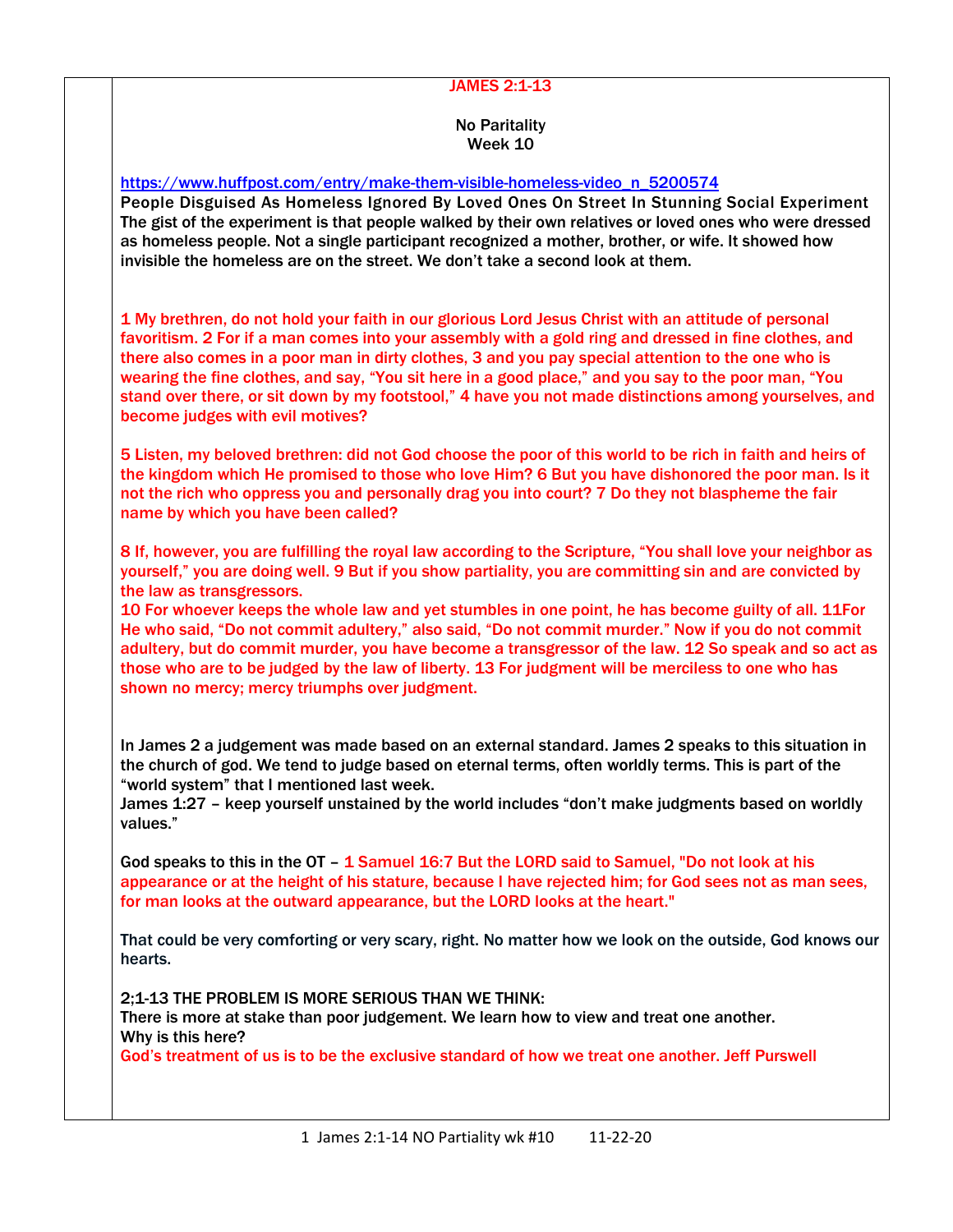We are to be pointers to the character of God. The church is not just a meeting or a meeting place. We are a SIGNPOST to the kingdom of God. (Purswell)

This text shows what a reflection of the grace of God should look like in community.

James identifies the problem of favoritism to explore a bigger issue. Respect of persons = an accepter of the face "before the face of"

Partiality based on an external factor is utterly contradictory to the gospel of Faith in Jesus alone. Favoritism contradicts true faith in our glorious Lord Jesus Christ.

When we know Christ, then we know the TRUE GLORY, so the imitation glory of the world does not turn our heads or hearts.

\*\* Jesus alone is glorious, and He alone deserves special treatment and favoritism.

We abandon the gospel when we make distinctions based on class and wealth; in doing so we plant our feet in the ways of the world.

## God is no respecter of persons

God IS NO RESPECTER OF PERSONS in terms of salvation or of executing justice.

Deut 10 17For the LORD your God is the God of gods and the Lord of lords, the great, the mighty, and the awesome God who does not show partiality nor take a bribe

Exodus 23:2You shall not follow the masses in doing evil, nor shall you testify in a dispute so as to turn aside after a multitude in order to pervert *justice;* 3 nor shall you be partial to a poor man in his dispute. Rom 2: 11For there is no partiality with God.

Col 3: 25For he who does wrong will receive the consequences of the wrong which he has done, and that without partiality.

Jas 2:1

God is no respecter of persons. If He were, who would be saved??

Jesus is the GLORY OF God. We can't stand in front of the glory and then turn and look down on someone else.

Compared to Jesus, the rings of the gold fingered mean nothing. If you've seen and know the real glory, you won't be impressed with the glory of this world. You'll be happy to identify with those who have no glory in this world - the poor, from the wrong side of the cultural tracks, the wrong degree. In respecting the person and showing favoritism one is trying to appropriate or take for oneself the "glory" of the other.

Favoring the rich, trying to bask in his glory is a way of saying, "the glory I have in Christ isn't enough, I need more, something that shows before men here and now." That is evil thinking- 2:4; You become a judge with evil motives

v.2 ff James gives an illustration of favoritism. Rank and Money- well connected and loaded with "bling" - sit up front Poor in shabby clothing – sit at my feet

They are assessed and treated according to appearance.

You have made distinctions and have done what God DOESN'T do.

Evil motives (reasoning) – Why are they evil?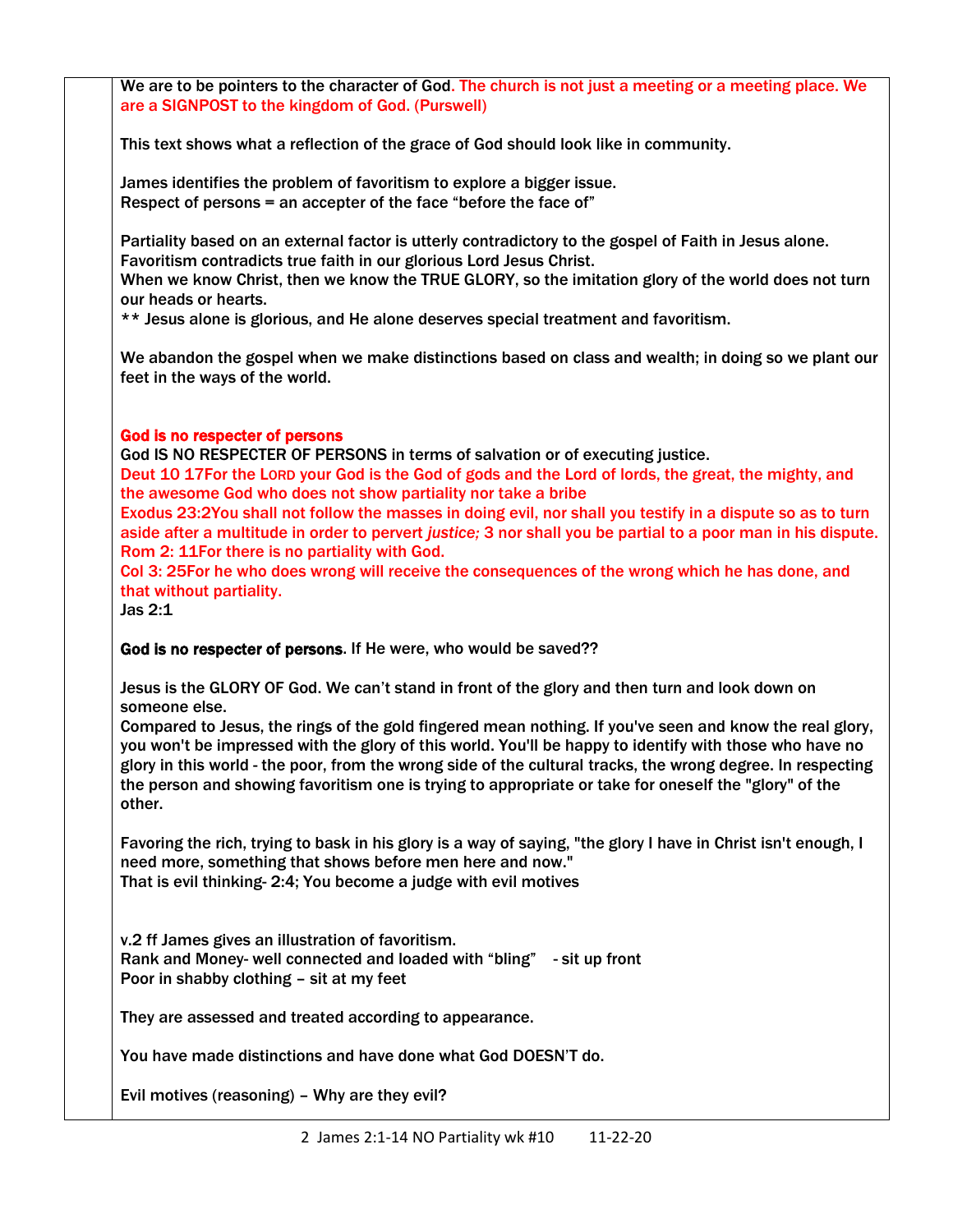"thoughts" = dialogisomai – dialogue – inner dialogue. IT IS NOT an impulsive act, but one that is thought out. Such motives objectify people for our own benefit- to gain the favor of those who can benefit us. The rich man is being used because he is rich, and it shows dishonor (v. 6) to the poor man who is an image bearer of God. Consider ALL the potential categories for application: "Would you look at that guy, that gal" **Money** Looks Car / Truck Clothes Age Job Skin color Waist size Hair style Tattoo, multiple tattoos, or no tattoo **Ethnicity** Accent or grammar skills Education Family pedigree Neighborhood Friend group Personality type Mental capacity Social affability Our minds process all that we take in from such externals and we quickly render a verdict: can this person benefit me or will this person be a drain on me? This is a very convicting passage. It should cause us to ask, "Who do I choose to talk to after church or at work or at some event?" How long before I look at my watch and say, "Sorry, time to go."? This text DOES NOT say that we will be or must be equally close to everyone in the room. But it does tell us that we should NOT show favoritism with evil motives. The text pushes us to answer the question, "On what basis do you evaluate people and choose who you will interact with?" Jesus saves despite and apart from our external factors. He came to seek and save the lost from every nation, tongue, and tribe. If we want to follow Him, then we can't show favoritism based on what the eye sees. Jeff Purswell notes that James uses questions to expose why favoritism is so wrong: Three reasons It dishonors God's ways v. 5 our attitude is contrasted to God's attitude. V. 5 Jesus was not a stranger to the poor and outcasts. They flocked to Him, while the elite leaders scoffed at Him. James' point is obvious and simple: if the Lord regards people as fundamentally the same and is indifferent to worldly and temporary distinctions between them, his people ought to as well.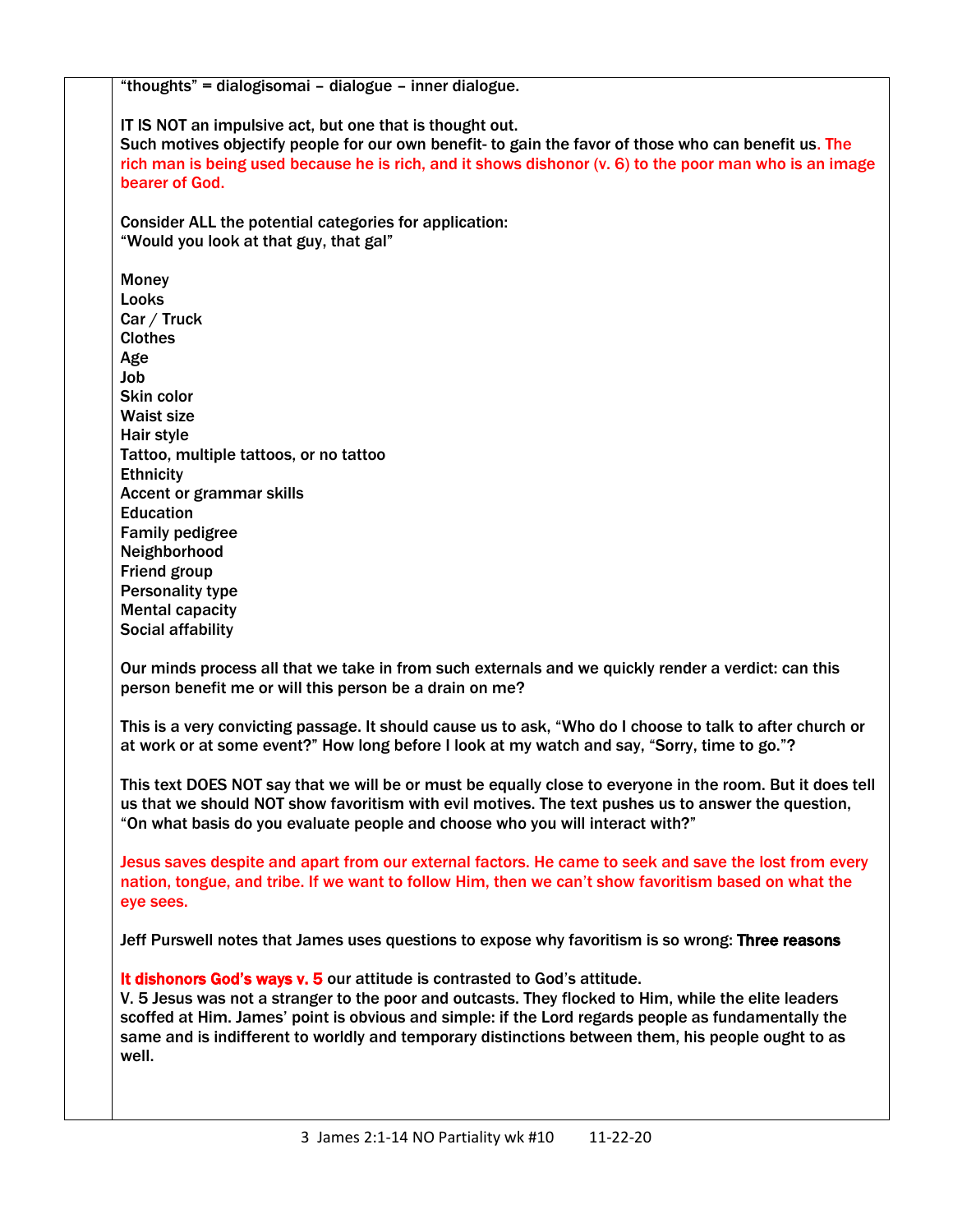God chooses those whom we would dishonor. He chooses the poor in the eyes of the world, i.e. those who lack what the world values as important. James is not teaching that all poor people are automatically saved. Nor does the praise the condition of being poor.

"The poor" biblically refers to more than financial issues; it also refers to the poor in spirit, i.e. those who know their need for God. They are blessed, says Jesus. Rf: James 1:4-8?? Covered several weeks ago.

What the world values is exalted, but God changes the price tags. He delights to shower his grace upon the discarded, upon those dishonored by the world. James calls us to see others with God's eyes.

Favoritism reveals worldly values v 6 - the worldly rich oppress and blaspheme - the rich of the world by class, the elite.

His point is NOT that money is all bad.

He points out that those from whom we seek favor are the ones who often will oppress us. If you put anyone on a pedestal of glory you are giving him or her or her power over you.

Christ is THE GLORY. He alone is worthy. When we keep Him in His rightful place, then we won't seek glory from or over others.

Showing favor shows our values.

They were showing favor to those who had something to give them.

SIDE NOTE: The church is made up of those across the economic spectrum. The audience, as refugees, had likely experienced this sort of treatment. The fact that James wrote this to them shows that they were also susceptible to the sin of favoritism.

v. 7 the rich, i.e. the world's elite powerbrokers, blaspheme and scoff at your faith and values. They want your attention and adulation, but they'll mock you for your outdated beliefs as you cling to your religion. They'll expect and demand your devotion while they do what they can to undercut the free expression of your faith and values.

SOUND FAMILIAR?? There is nothing new under the sun.

\*\* While the rich may struggle with oppressing the poor, this is not necessarily a statement about ALL who are rich. It is not a fixed law that the rich blaspheme and oppress.

Favoritism reveals a heart that is aligned against God (at least for the moment)

It denies our allegiance to Christ – James speaks of genuine obedience of faith in chap 1, now we see how genuine faith is visible in our lives. Judging on external factors shows that we are aligned with the world, not with Christ.

v. 8 is the standard – God's Word Royal Law = Kingdom law. Who is the king? Jesus The royal law is the perfect law of  $ch 1 - It$  is the love command The Royal law is SOMEONE we meet before it is something we obey. Favoritism is in direct opposition to the ROYAL LAW that is given by God.

v. 9 it is SIN. There's a great big I IN THE middle of sIn, and the I in the middle is me. This sort of partiality is self-centered.

We may say, "it's just one sin". NO, v. 10ff – If you break one, you break them all. God's law is not a collection of stones; it is like a plate of glass – one coherent expression of God and His perfection. MOTYER – a sheet of glass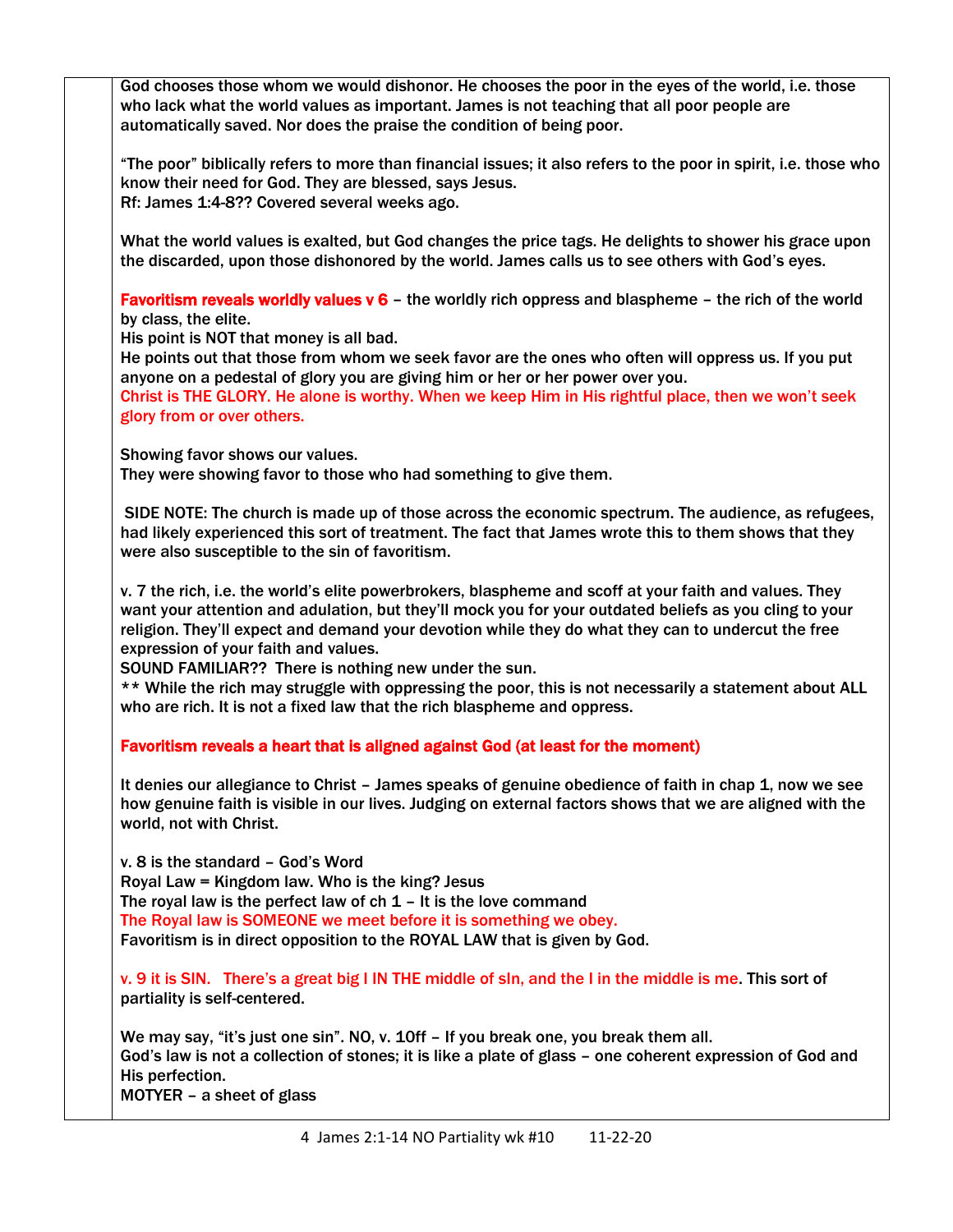V. 11 "HE WHO SAID" – the law reflects God, not a set of rules. Favoritsm is a violation of love – the royal law, thus it is a denial of Christ.

Grace filled call to obedience v. 12 We obey in liberty, knowing that sin has been defeated and broken by Christ. Now we delight to serve him. God is at work both to will and work for His good pleasure. Obedience is liberating.

v. 13 "shown no mercy" – those who live for self, gain, and glory outside of Christ won't embrace mercy. This contains a Promise and a Warning

There is a just judgement coming, and all who cry out for justice will see what it looks like. Be careful what you hope for.

Mercy triumphs over judgement – That defines the cross. A place of just judgement and mercy at the same time.

If you don't know Christ, then you NEED mercy. You don't want to face the justice of God without having Christ as your representative.

For believers, mercy is meant to flow from our lives into our relationships. We know we fail, so we need a SAVIOR.

COME TO THE TABLE- This is where Justice and Mercy meet